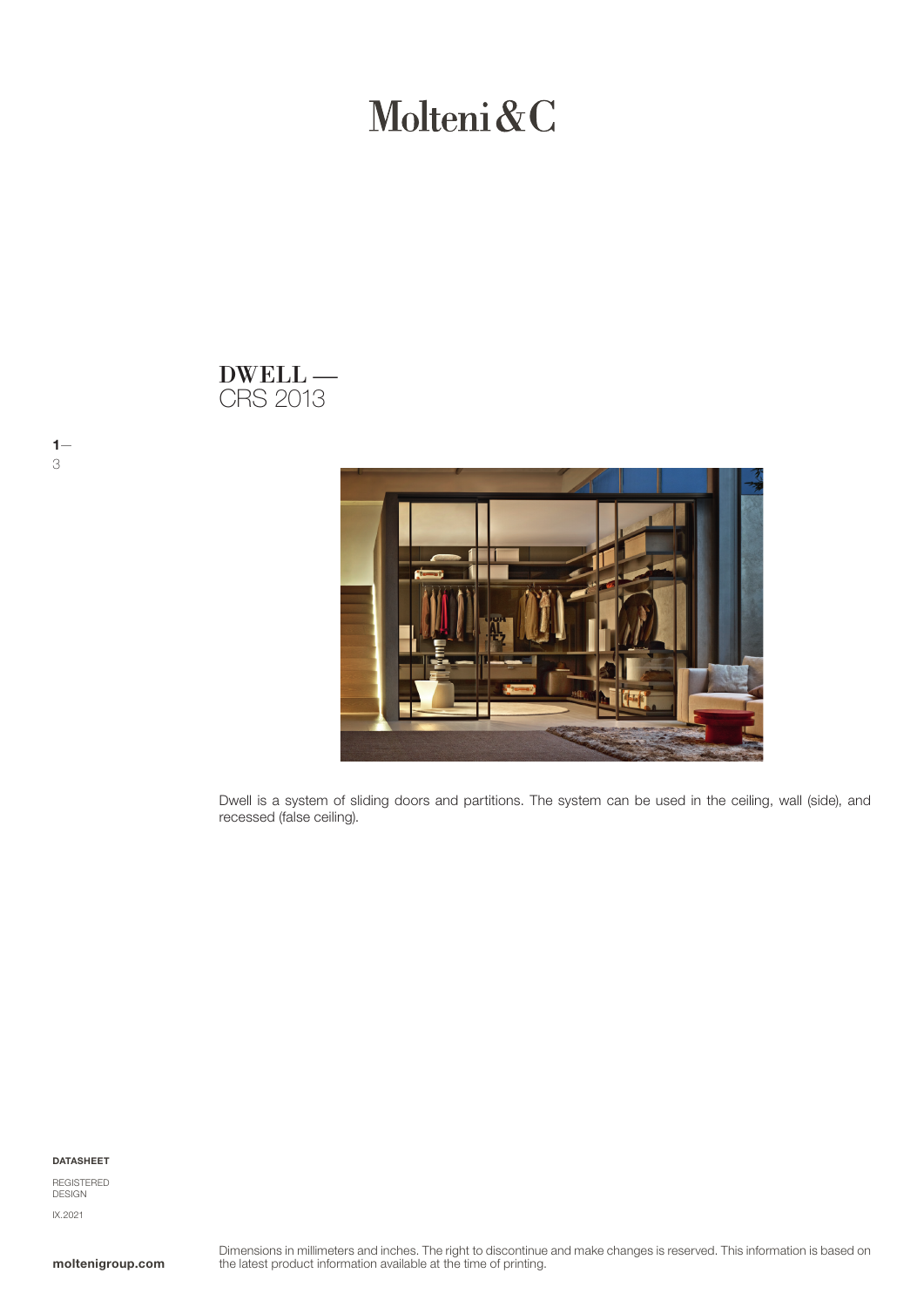DWELL— CRS 2013

### FINISHES

anodised brown extra cl<br>aluminium aluminium transp. extra clear smoked glass glass stopsol glass door or partition frame glass track track covering profiles components Finishes

# Molteni&C





#### DATASHEET

REGISTERED DESIGN IX.2021